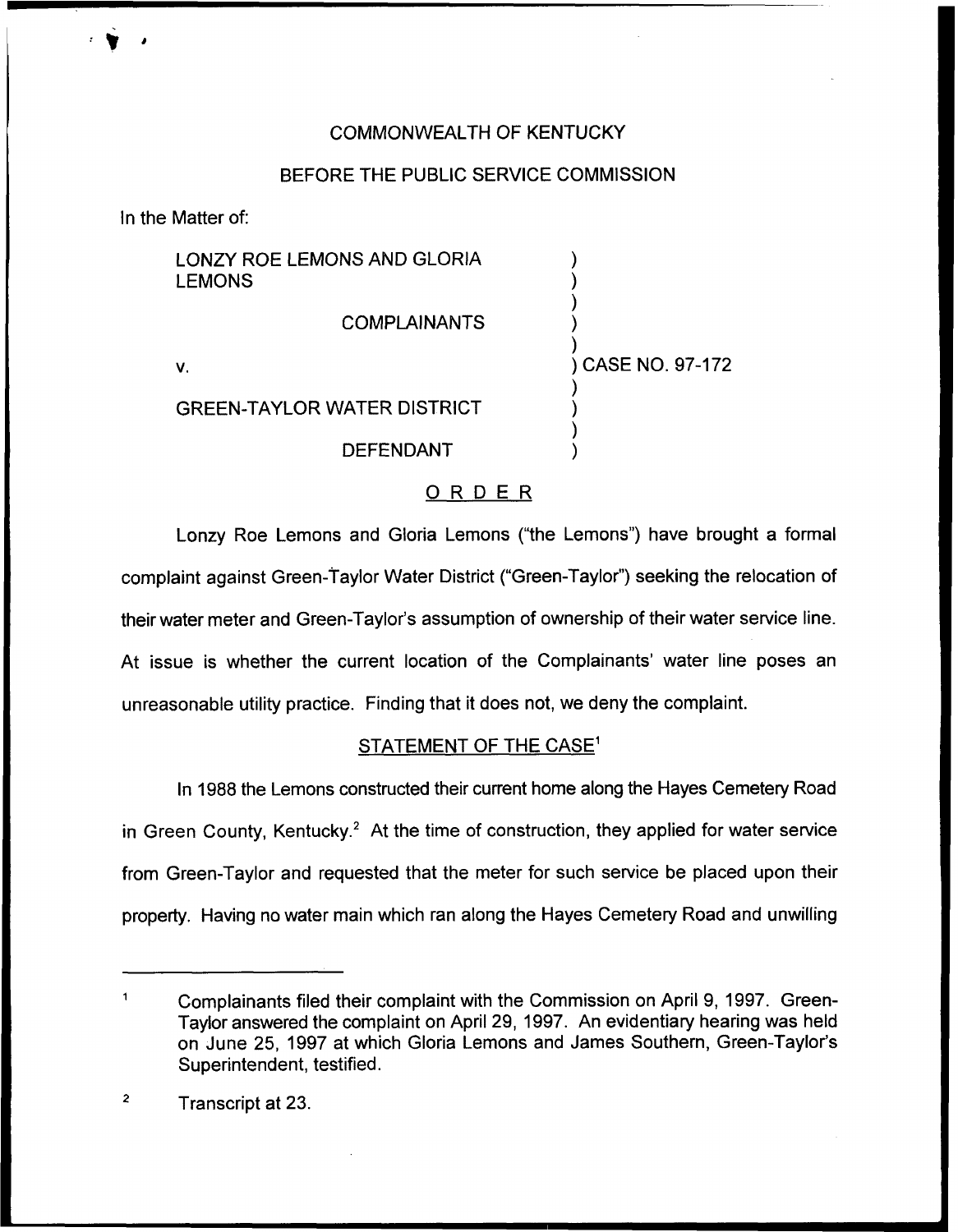to incur the cost of extending a water main, Green-Taylor refused to locate the water meter at the requested location, After unsuccessful attempts to convince other residents along the Hayes Cemetery Road to apply for water service and share the cost of a water main extension, the Lemons retained a licensed plumber to construct a private service line.<sup>3</sup>

The Lemons' private service line is a 1-inch in width and runs approximately 1 mile from the Lemons' home to Green-Taylor's water main on Kentucky Highway 565. The line runs under the Hayes Cemetery Road and across three separate tracts of land before reaching Kentucky Highway 565. The owners of these tracts have not granted easements to the Lemons for the private service line.<sup>4</sup> Before reaching the water meter, the Lemons' private service line also runs under Kentucky Highway 565. The water meter that serves the Lemons sits atop Green-Taylor's existing water main and is located on Green-Taylor's highway right-of-way.

Green-Taylor and the Lemons played major roles in the location of the water meter. Green-Taylor required that the meter be located upon property which either the Lemons or the water district owned or possessed a recordable easement. The Lemons, while

 $\overline{\mathbf{3}}$ Id. at 19 - 22. Under Administrative Regulation 807 KAR 5;066, Section 11, Green-Taylor is not obligated to assume the cost of a water main extension to serve the Lemons. It must make water main extensions of 50 feet or less at no cost. For extensions in excess of 50 feet, the applicant must pay the cost of the excessive footage. See 807 KAR 5;066, Section 11(1).

<sup>4</sup> Mrs. Lemons testified that these property owners had given their permission for the private service to run across their property. Transcript at 21. She presented at hearing written statements from these property owners which purportedly grant such permission. See Commission Staff Exhibits 2, 3, and 4. She conceded that recordable easements for the private line had never been obtained from the property owners. Transcript at 25.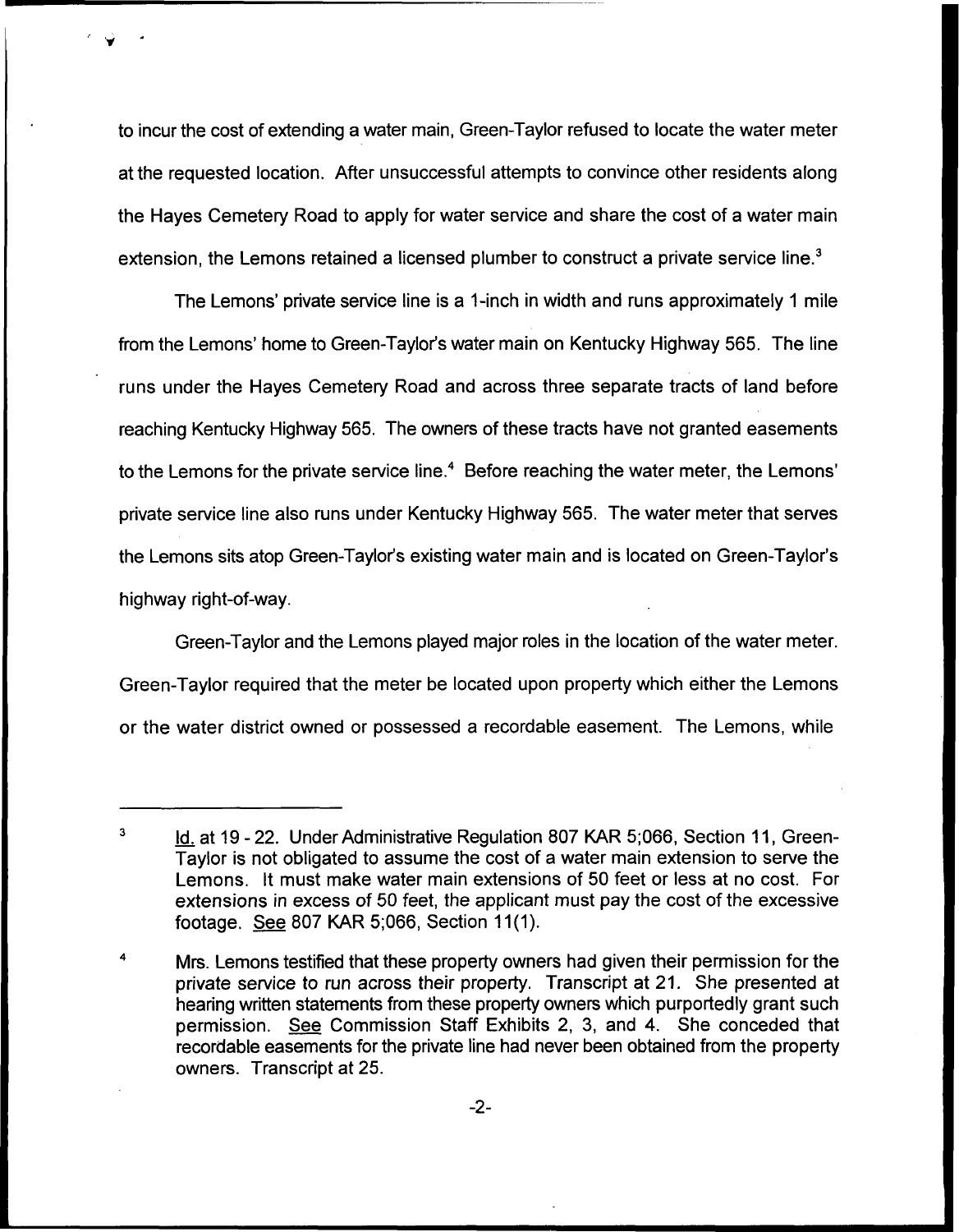never securing an easement for the meter, marked the general location for the meter on the north side of Kentucky Highway 565. The water district then installed the water meter



Area within the immediate vicinity of the Lemons' Residence Source: Commission Staff Exhibit 9 (Not drawn to scale)

directly across from that location, bored underneath Kentucky Highway 565, and ran a line to connect the water meter to the Lemons' private service line. The Lemons subsequently connected their line to the open line.<sup>5</sup>

In 1996 the Lemons began complaining about the location of the meter and requested its relocation. In support of their request, they contended that, as a result of its location, the meter was difficult to read. Green-Taylor, they asserted, had failed to maintain

 $\overline{\mathbf{5}}$ Id. at 65-66.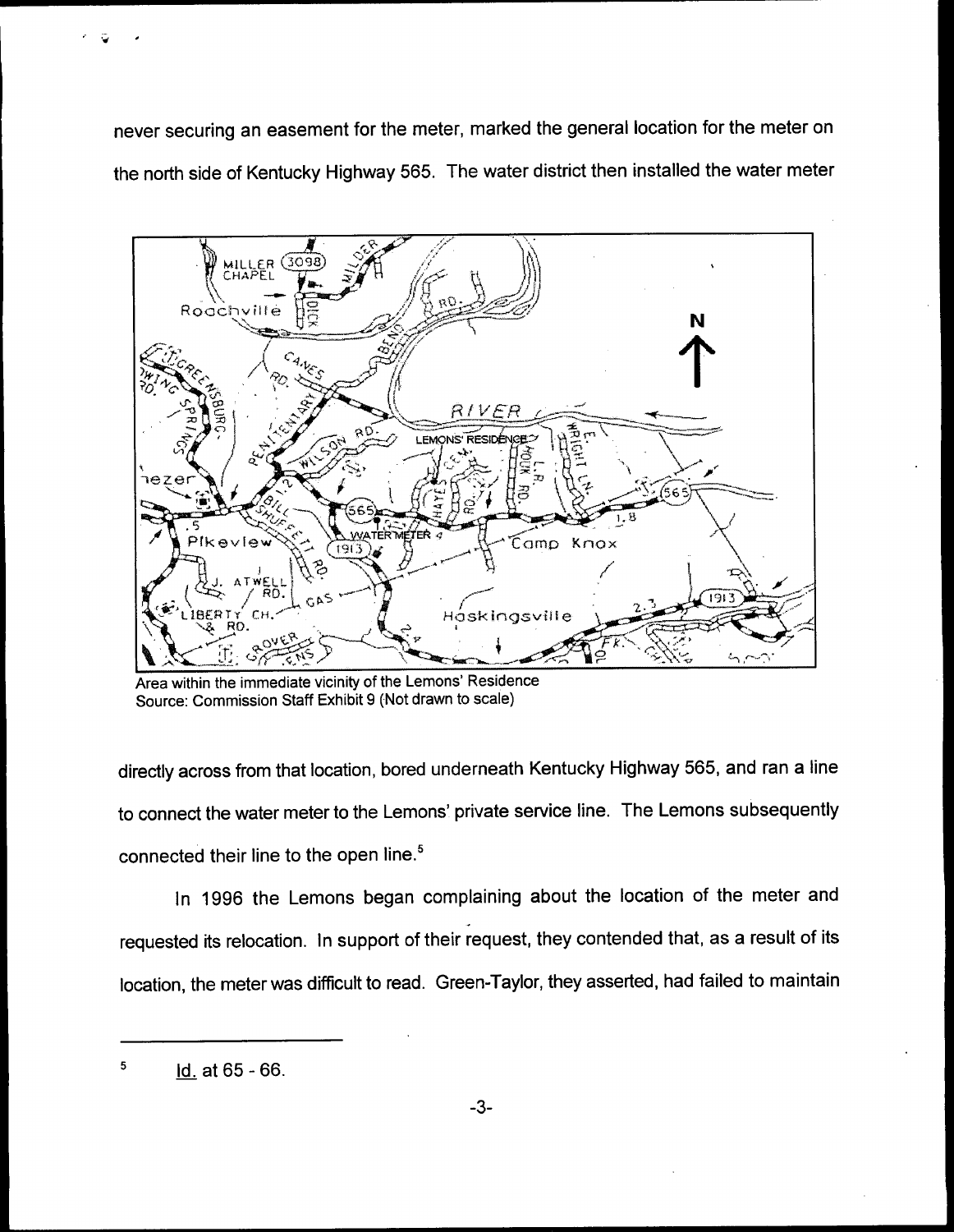the area surrounding the water meter. High grass hid the meter and provided cover for snakes who might attack anyone trying to read the meter. Moreover, the meter was difficult to reach in inclement weather. Finally, because of the meter's location on a state highway right-of-way, the meter was prone to damage from state highway crews.<sup>6</sup>

In response to the Lemons' complaints, Green-Taylor offered to dispense with the requirement that the Lemons read their meter and report their usage.<sup>7</sup> A water district employee would instead read the meter. Green-Taylor offered to provide this service at no charge. While Mrs. Lemons testified that this arrangement was acceptable to her, it was for unexplained reasons not acceptable to her husband. $<sup>8</sup>$  Unable to resolve their dispute</sup> with the water district, the Lemons then filed their formal complaint with the Commission.

#### **DISCUSSION**

The current location of the Lemons' meter does not violate Commission regulations.

The regulations provide:

In areas where the distribution system follows welldefined streets and roads, the customer's point of service shall be located at that point on or near the street right-of-way or property line most accessible to the utility from its distribution system. In areas where the distribution system does not follow streets and roads, the point of service shall be located as near the customer's property line as practicable. Prior to installation

8 Id. at 11, 19.

-4-

<sup>6</sup> ld. at17-18.

 $\overline{7}$ In accordance with Administrative Regulation 807 KAR 5:006, Section 6(5), Green-Taylor reads its customers' water meters annually. Its customers must read and report their water meter readings monthly. For customers who are elderly or disabled, Green-Taylor provides monthly meter reading service at no charge. Id. at 80- 81.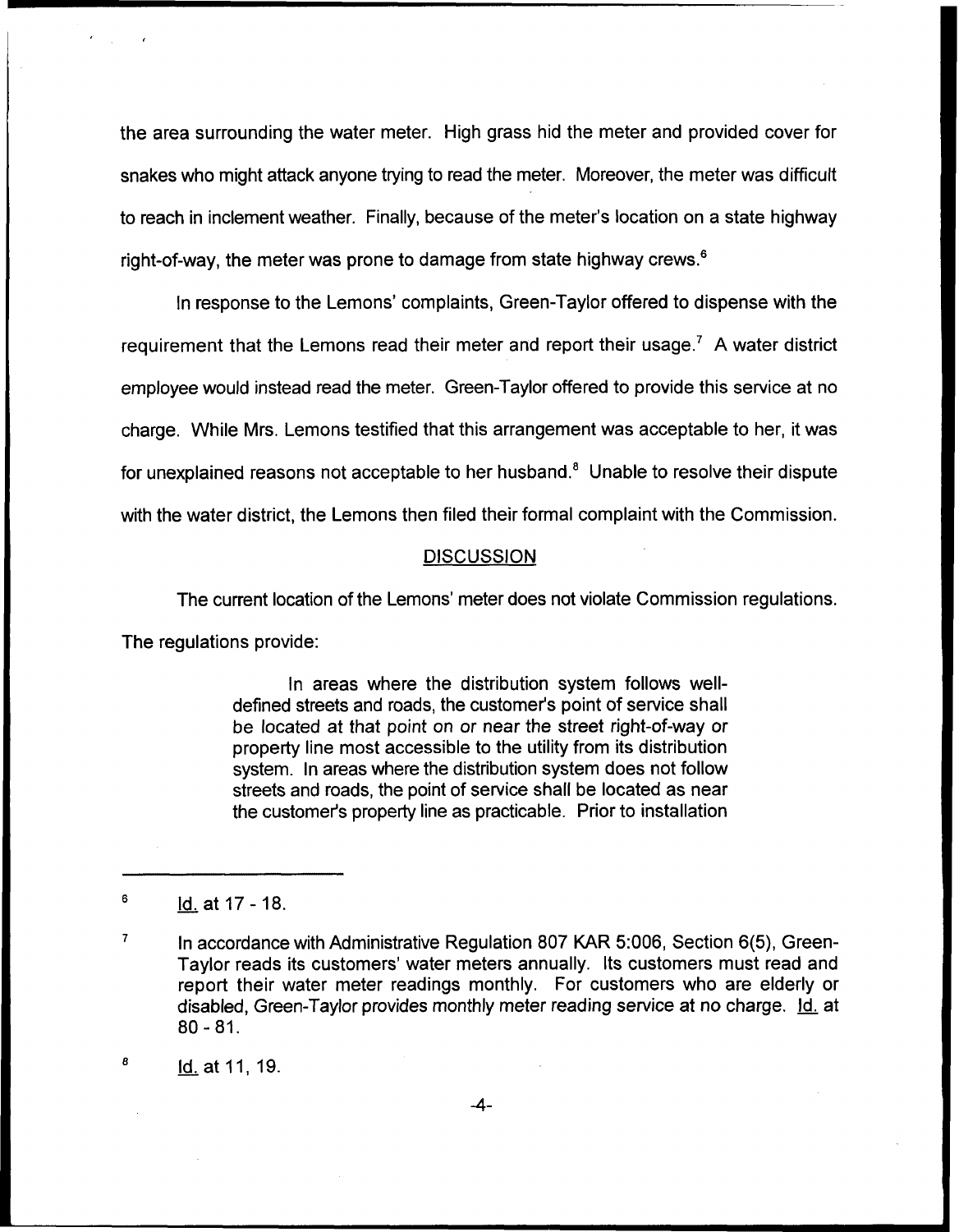of the meter the utility shall consult with the customer as to the most practical location.

807 KAR 5:066, Section 12(1)(b). Green-Taylor located the Lemons' meter at the point closest to its right-of-way and at a location which the Lemons or their agent selected. The Commission finds that, given the absence of any location closer to the Lemons' residence, Green-Taylor has complied with Administrative Regulation 80? KAR 5:066, Section 12(1)(b). The Lemons have not presented any evidence to suggest otherwise.

The Commission further finds no evidence to support the contention that Green-Taylor's location of the meter and refusal to assume ownership of the Lemons' private service line constitutes an unreasonable utility practice. Green-Taylor has a reasonable basis for refusing to accept ownership of the Lemons' private service line. There are no recordable easements from the property owners on whose tracts the service line crosses. There are no plans or as-built drawings for the service line. The exact course of the service line is unknown. No independent evidence has been presented to show that the service line was installed in accordance with plumbing codes. The service line fails to comply with

-5-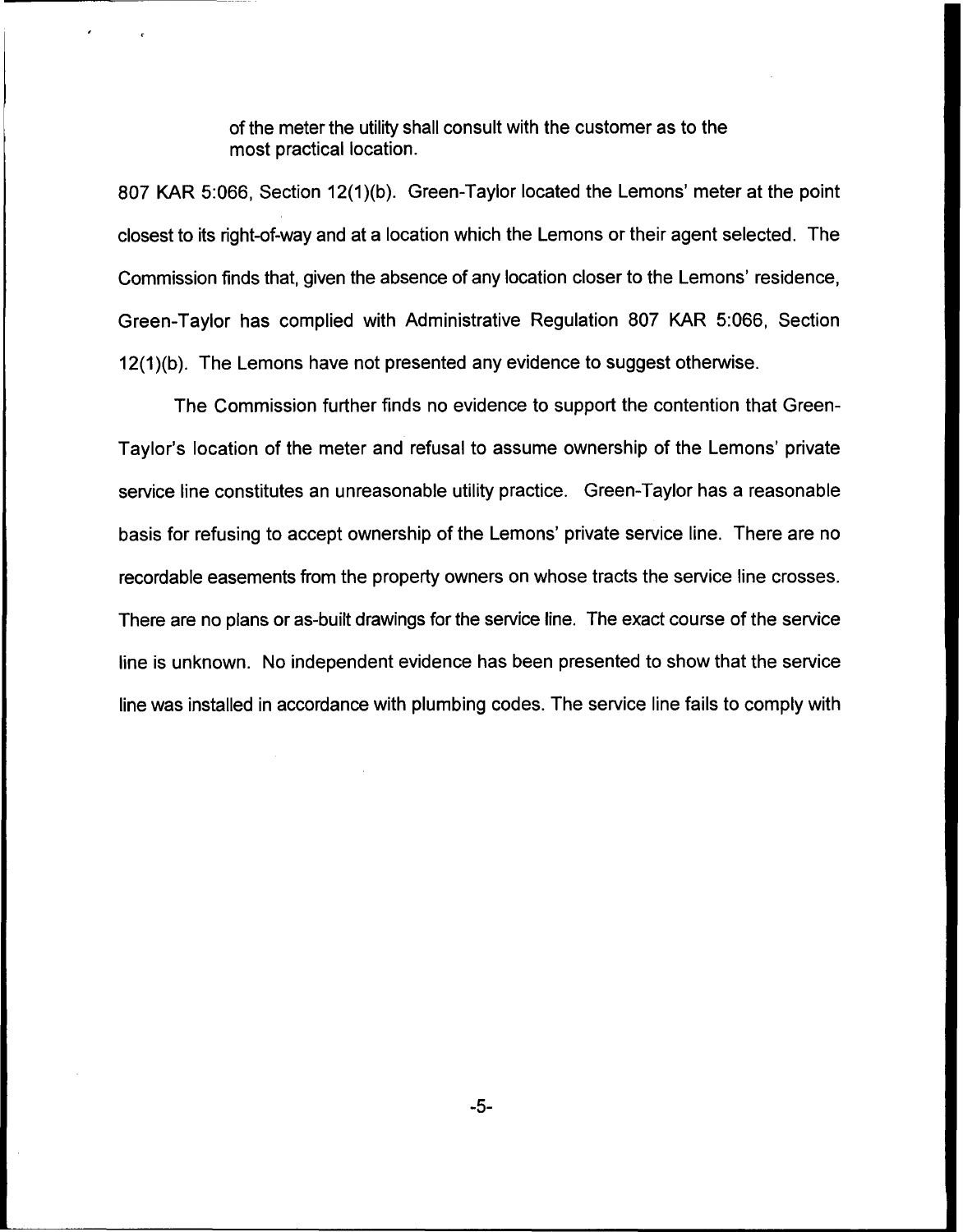minimum pipe sizes set forth in Administrative Regulation 807 KAR 5:066, Section 10.<sup>9</sup> it would be inadequate to support additional customers who might connect

The Commission further finds no evidence to suggest that Green-Taylor's actions have harmed or inconvenienced the Lemons. To the extent that the location of the meter poses an inconvenience for the Lemons, the water district's willingness to read their meter remedies this problem. As to the Lemons' claim that their meter's current location makes it more prone to damage from state highway crews, the Commission notes that the meter has been damaged from highway crews only once in the last 8 years and that Green-Taylor bore all costs associated with the damaged meter.

#### **SUMMARY**

Having reviewed the evidence of record and being otherwise sufficiently advised, the

Commission finds that the Lemons have failed to demonstrate that Green-Taylor's location

Minimum pipe sizes. The distribution system shall be of adequate size and so designed in conjunction with related facilities to maintain the minimum pressures required by Sections 5(1) and 7 of this administrative regulation. The maximum length of any individual small pipe line shall be as follows:

|                                                          | Circulating          | Noncirculating       |
|----------------------------------------------------------|----------------------|----------------------|
| 1 inch nominal size                                      | 150 feet<br>300 feet | 100 feet<br>200 feet |
| 1 $\frac{1}{2}$ inch nominal size<br>2 inch nominal size | 500 feet             | 250 feet             |

807 KAR 5:066, Section 10(2)(a).

 $\mathbf{q}$ 

10 Green-Taylor's Superintendent estimated that the cost of constructing a water main extension to serve the Hayes Cemetery Road would cost approximately \$10,000. Transcript at 80.